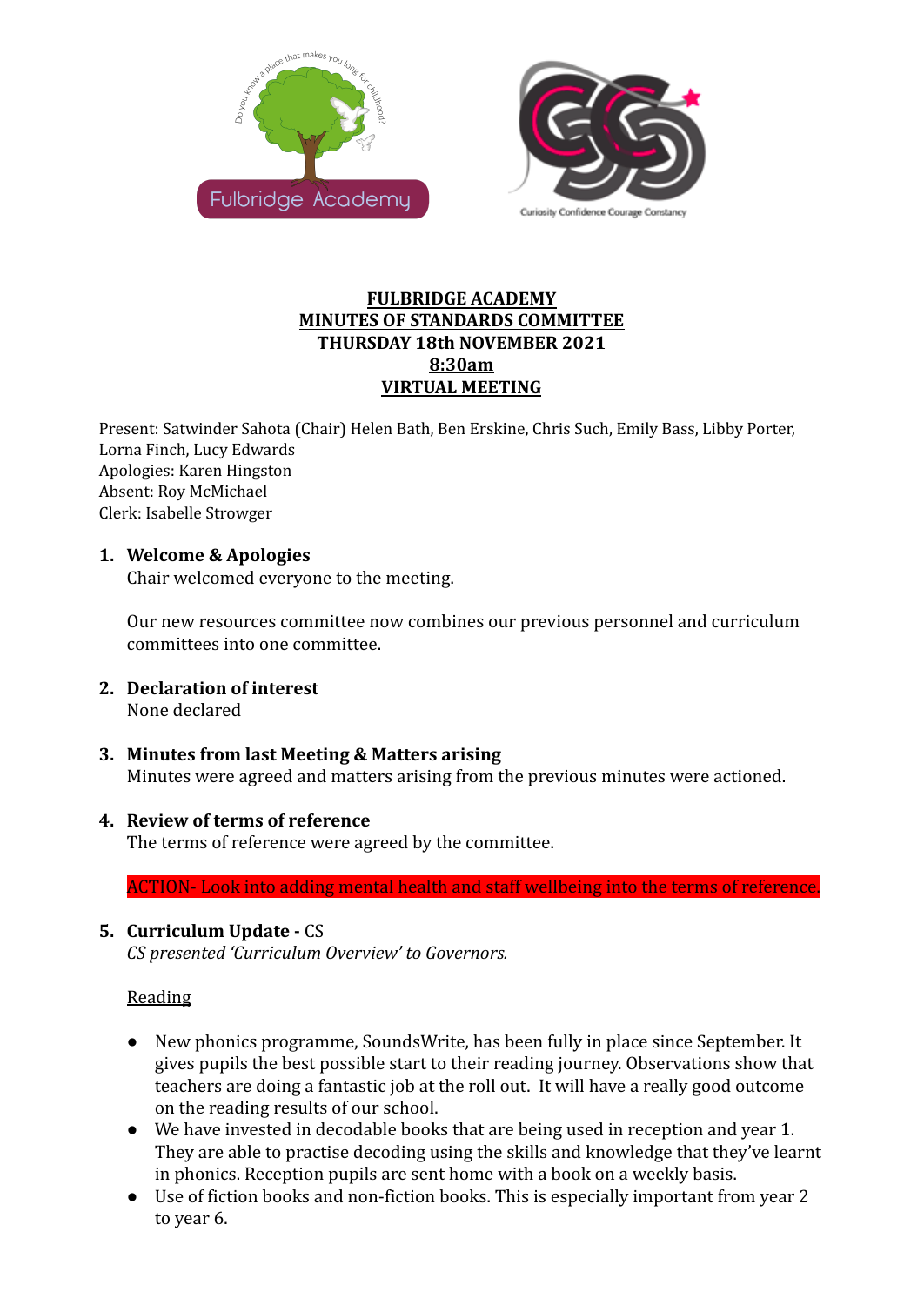



● Phonics, fluency and comprehension assessment is being used so we can work out where each child is on their reading journey and we can put into place responsive interventions to help where they are struggling.

Next steps for the next 18 months:

- 1. CPD for TA's and teachers
- 2. All senior leaders are fully informed in how reading is taught across school
- 3. More opportunities for free-choice reading in years 4-6
- 4. Close reading discussions CPD to support this.
- 5. Thinking about how we can improve reading for pleasure strategies.

#### Writing

- Implemented our new book approach and we have reconsidered the approach to grammar and punctuation.
- Diction in phonics programme
- Moved away from pre-cursive in reception and year 1

## Next steps:

- 1. Looking at how spelling can be taught most effectively in KS2 that aligns with our phonics programme
- 2. Consider how we teach text types
- 3. Opportunities for 'free' writing allowing children to express themselves with their writing.

## Maths

- New curriculum has been created, embedded and adapted and it is very positive.
- Carefully thought through progression of knowledge
- Key arithmetic used on a daily basis with regular retrieval
- Continue to use Numbots and TTRockstars
- Broad CPD for staff

## Next steps:

- 1. Use careful example choices to tackle misconceptions
- 2. Flexible mental arithmetic
- 3. Look at reasoning and problem-solving

## Science and Foundation subjects

- A new curriculum for science, history and geography has been created
- F&B & C&E curriculum has been updated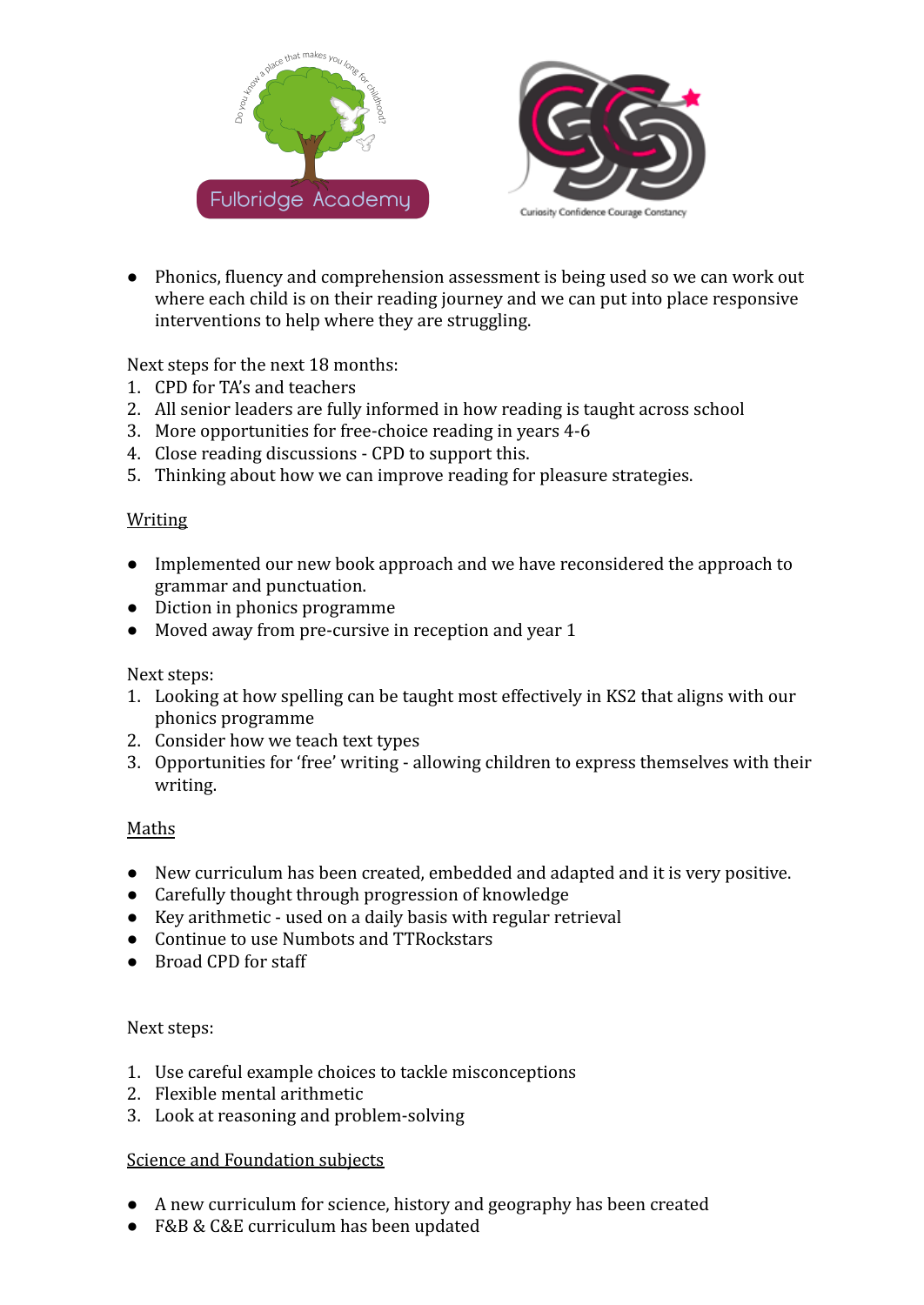



Next steps:

- 1. F&B curriculum would benefit from being renewed
- 2. Forest School/DT curriculum needs further progression of skills knowledge considering
- 3. Additional resources for P4T required
- 4. MFL curriculum requires thought
- 5. Assessment quizzes at the end of year for science, history and geography. We have already introduced phonics and fluency assessment - ensuring every child has the chance of leaving fulbridge as a fluent reader.
- 6. We are in the process of putting together an all in one system for our data to be used in a strategic way year on year.

GOV - Thank you, fantastic presentation. Very good insight into the curriculum.

*CS left the meeting.*

# **6. SEND Update -** EB

*EB joined the meeting. The presentation was issued to the committee prior to the meeting and EB overviewed the following:*

This data is taken from the January census. The national average for EHCPs is 3.7 and we are less than half of that number, 1.5%. Although it feels like our numbers are growing, they are still considerably low vs the average.

3% of our population are on Learning Plans compared to a national average 12.2% and targeted provision - 5.3%

Overview of how our need is spread (use the same codes as the Government)

Our highest level of need is SMEH (Social, emotional and mental health needs) this matches the national picture following lockdowns and impact of covid-19. Most of the recorded SEN data shows that the largest 25.6% are currently accessing speech and language support. Speech and language support comes from the NHS and they are currently full - slight concern as we can't refer anyone at the moment as they are at capacity.

Our TA's are brilliant at working with children at speech and language needs through intervention work and our school wide talk expectations.

ASD (Autism Spectrum Disorder) is the highest cause for a child needing an EHCP. Quite a large number of children in reception have a diagnosis.

The number of Learning Plans in year 3 is large. Staff at FAH are working so hard to embed the interventions into the classroom to make sure the children's learning needs are met.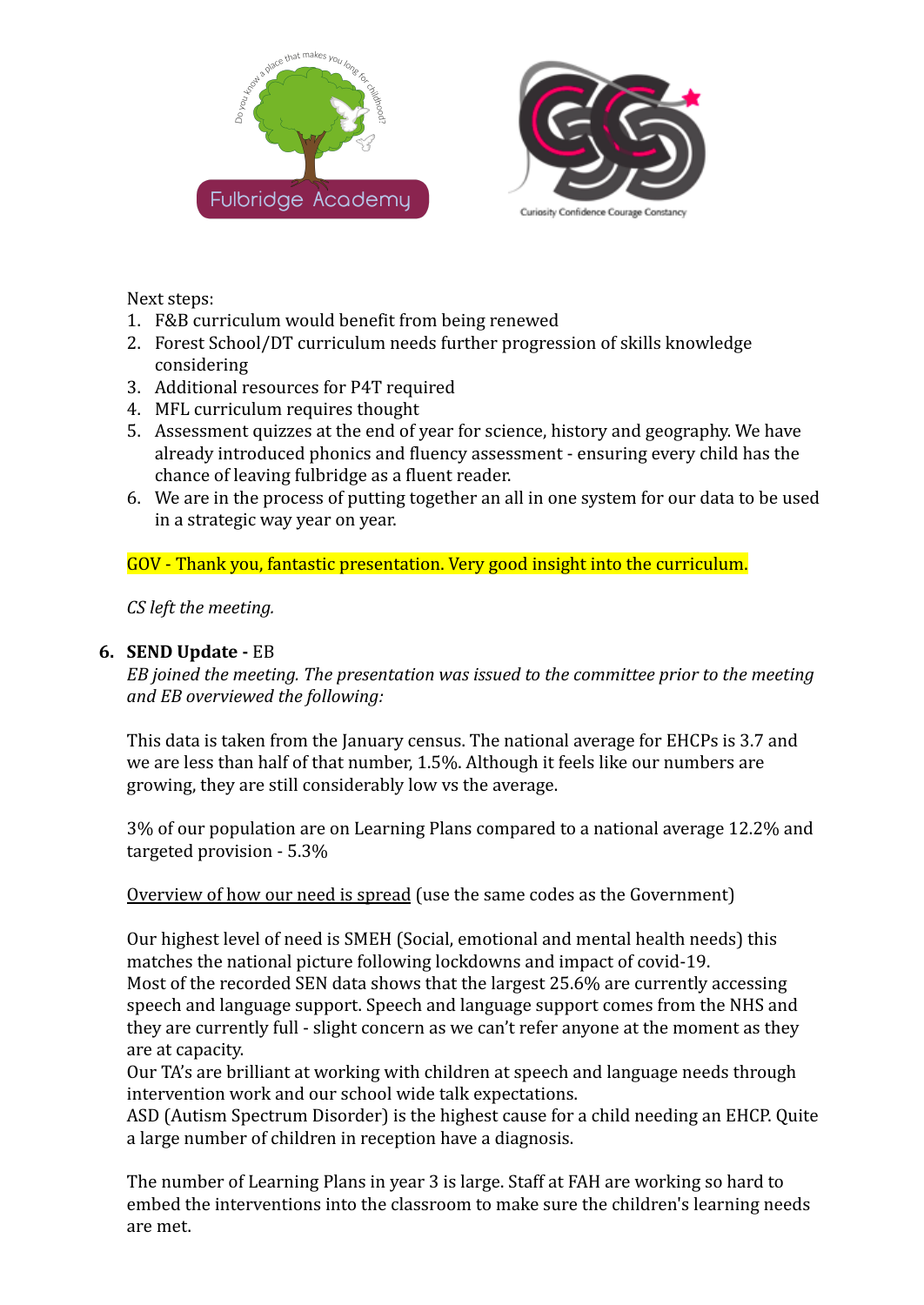



We have gone from 11 EHCPS to 20 - waiting for 4 of those to be finalised. Despite the rise, our numbers remain below the national average (with the exception of year 3)

Staffing updates within inclusion

- Change to our intimate care team. We now have 2 care assistants.
- New first aider works full school day hours to fulfill first aid duties and also help the care assistants.
- SB is in her 4th year as a trainee counsellor. We have made use of those skills and she has started counselling a small number of children and some parents this term. Meets with them once a week and they will be offered 10 week programme counselling. She has her own insurance and qualifications to do this.
- SB is also completing a Healing Together programme aimed towards children who have experienced domestic violence at home. 6 week programme to voice and grow through those experiences.
- Behaviour 8 members of phase 1 and 2 staff have been through team teach training on positive handling. Ensures that when we are having to physically move a child from one place to another, it is done in an appropriate manner that doesn't put the adult or child at risk.

# GOV - Thank you for this presentation. It is really useful for our understanding and pleased you have been here to explain it.

PRINCIPAL - The Healing Together programme is perfectly timed with the children coming back this academic year as there has been an increase in domestic violence after lockdown and we are seeing quite a few children that need support.

*EB left the meeting*

# **7. SIP & SEF report update**

The report was issued to the committee prior to the meeting and the Principal overviewed the following:

This report has taken slightly longer this year to prepare because of all the changes due to restrictions and Covid. This is the new format which is an on-going document and we continue to update. Several staff work on this document and update their areas of expertise. We have tried to cover as much as we can without overloading it with too much information.

GOV - Excellent report. Good to see we are still grading ourselves as outstanding.

# GOV - How is attendance ?

PRINCIPAL - Not what we would normally expect but we are pleased considering everything that's going on. Overall, it has still been good.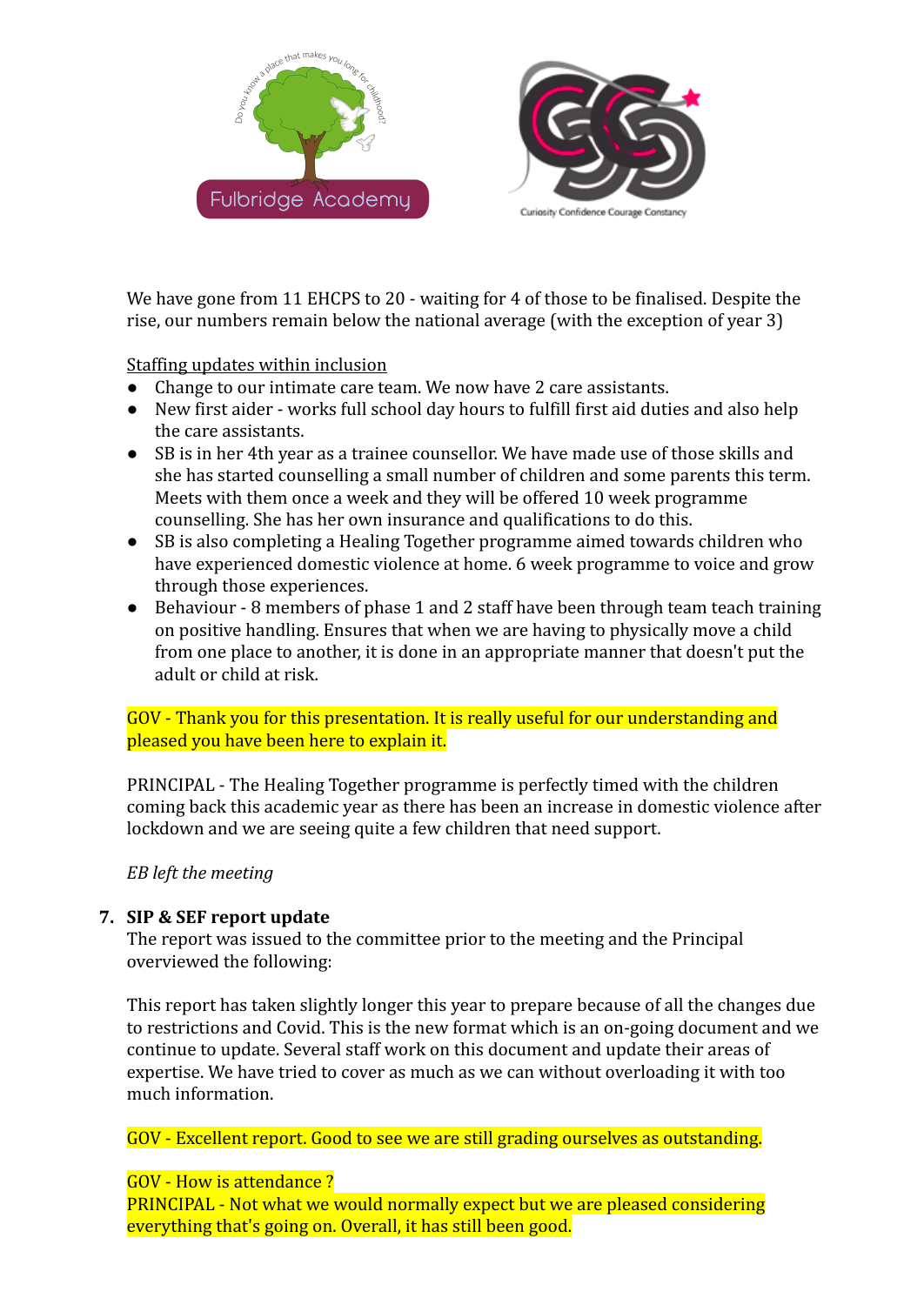



## **8. Staffing Update**

*The report was issued to the committee prior to the meeting and the Principal overviewed the following:*

## New staff

AR - New first aider AS - To cover RL maternity leave MC - Appointed into PA role to cover the 2 leavers JF - Whole school resource technician supporting art, forest school, DT and overall resources.

## Leavers

Art technician left - replaced with a whole school resource technician.

Maternity leave Has been managed and covered across the school.

## Assistant Principal

HB & BE interviewed before half term.

Appointed DM who will be joining us on a 60% contract.

Coming in to take on some of RM did with the oversight of inclusion, attendance and behaviour. Highly experienced practitioner who will add a lot to the school.

# CS

CS leaves at the end of this term to work for Ambition Institute. We are in the process of deciding what this role will look like.

## **9. Staff sickness for the Summer Term**

The reports were issued to the committee prior to the meeting and the Principal overviewed the following:

The figures are very different to our normal staff absence figures due to covid and additional coughs and colds that are going round. Staffing figures should be up and looking better this term.

SS met with our Personnel Manager (JA) to look at a new format of reporting staff absence (this copy was also shared with Governors)

SS explained the following:

I have put the information into a different format so we are able to quickly identify where the areas of concern are etc. The traffic light system used allows us to compare how different it is from last year vs this year. All works within 10% range vs PY.